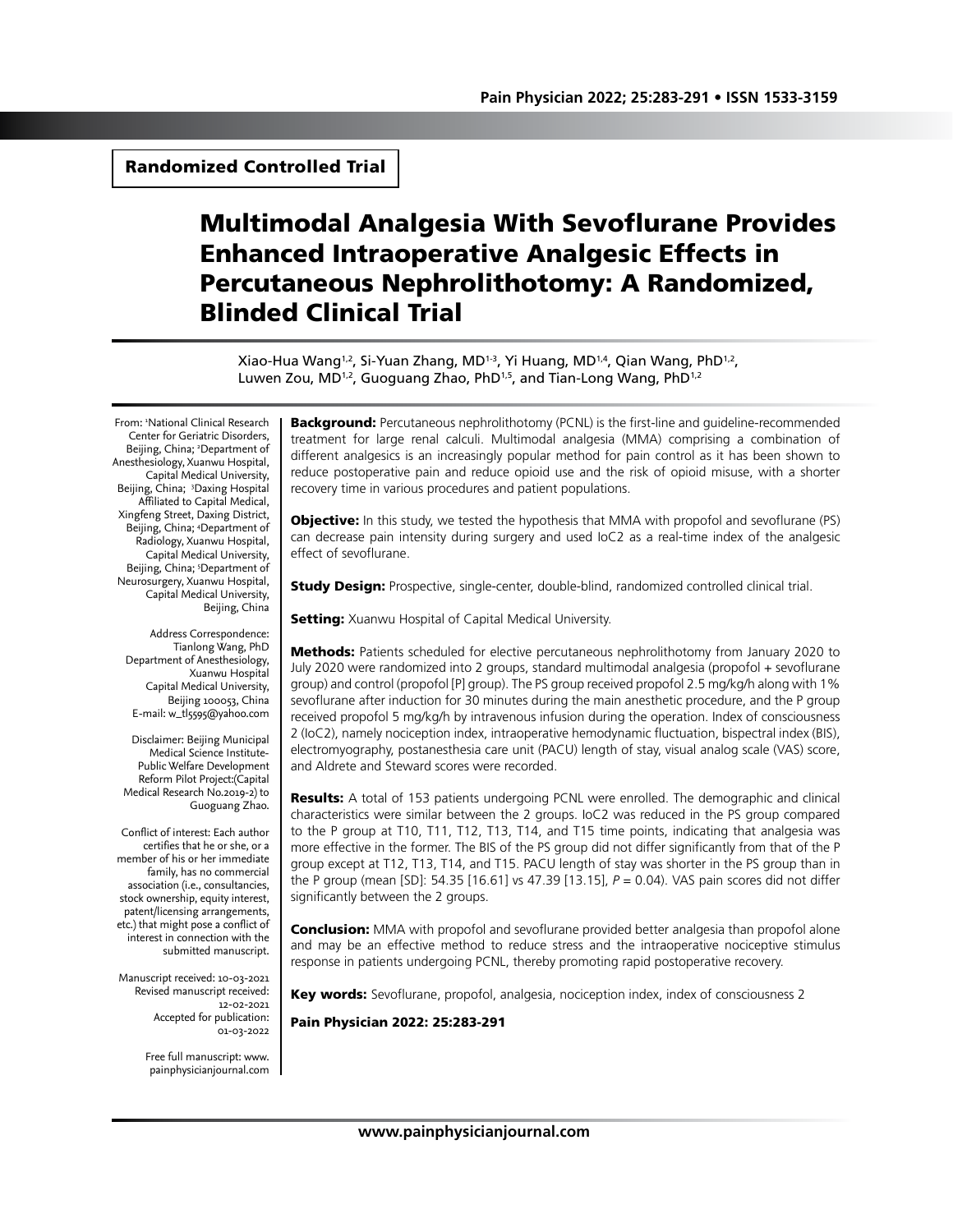**P**ercutaneous nephrolithotomy (PCNL) is the firstline and guideline-recommended treatment for large renal calculi (1). However, the effectiveness of this procedure comes at the cost of greater postoperative pain and discomfort relative to other minimally invasive approaches, with intraoperative torque on the kidney and irritation to retroperitoneal tissues contributing to pain and potentially leading to increased use of opioids (2). Moreover, there are few methods that can effectively reduce visceral nociceptive stress during PCNL surgery. Conventional analgesia with only opioids is often insufficient and is associated with a broad range of adverse effects, including hypotension, urinary retention, ileus, respiratory depression, physical dependence or overdose, and long-term risk of abuse (3). Effective intraoperative pain control is essential for rapid recovery after PCNL.

Multimodal analgesia (MMA) comprising a combination of different analgesics is an increasingly popular method for pain control as it has been shown to reduce postoperative pain and reduce opioid use and the risk of opioid misuse, with a shorter recovery time in various procedures and patient populations. However, the optimal dose, safety, and efficacy of nonopioid MMA are not well-defined. Sevoflurane has a good analgesic effect (4-7), but an effective method to monitor its potency is lacking, and to date there have been no studies on the antinociceptive effect of sevoflurane as general anesthesia in clinical practice.

There are few methods for monitoring the analgesic effect in real time during the operation, although this is essential for optimizing dosage and enhancing the efficacy and safety of anesthesia. The electroencephalography (EEG)-derived index of consciousness 2 (IoC2) namely nociception index (8), is a noninvasive and useful parameter for estimating pain intensity and intraoperative stress response and monitoring the depth of analgesia in real time (9). IoC2 has been used to monitor the analgesic effect under hypothermia in patients undergoing coronary artery bypass graft surgery (10).

In this study, we tested the hypothesis that MMA with propofol and sevoflurane (PS) can decrease pain intensity during surgery and used IoC2 as a real-time index of the analgesic effect of sevoflurane.

## **METHODS**

## Patient Characteristics, Randomization, and Blinding

One hundred and fifty-three patients scheduled for

elective PCNL in Xuanwu hospital from January 2020 to July 2020 were recruited into our research. This study was a prospective, single-center, randomized, blinded, and controlled clinical trial conducted at a tertiary hospital that was approved by the Ethics Committee of Xuanwu Hospital (Institutional Review Board approval no. CINI-ZYLX-202001-50) and registered with Clinical-Trials.gov (NCT03841812). Written, informed consent was obtained from all patients. The patients and the nurse in charge of follow-up observations were blinded to group assignment. The inclusion criteria for patients were as follows: aged 18-80 years, with an American Society of Anesthesiologists (ASA) physical status score of 1-4 and body mass index (BMI) of 20-35 kg/m<sup>2</sup>. Exclusion criteria were as follows: patients with Alzheimer's disease, an implanted pacemaker, psychiatric diseases, epilepsy, autonomic nervous system disorders, disorders of consciousness, and severe cardiopulmonary dysfunction. Randomization occurred via random block sizes using a computer-generated randomization schedule. The patients were allocated (1:1) to the MMA (sevoflurane & propofol, [PS]) group or control (propofol [P]) group by random number assignment (Fig. 1).

#### Outcome Measures

The primary outcome was analgesic effect based on the IoC2 in the PS and P groups. The secondary outcomes were postanesthesia care unit (PACU) length of stay, hemodynamic fluctuations, electromyography (EMG), bispectral index (BIS), and incidence rate of patient-reported postoperative pain based on the visual analog scale (VAS) score at 12 h (VAS.1) and 24 hours (VAS.2) after the operation. Postoperative recovery within 5 minutes of admission to the PACU and after 30 minutes were evaluated with the 40-item quality of recovery questionnaire (Aldrete.1/Aldrete.2 and Steward.1/Steward.2 scores).

#### Anesthesia Protocol and Study Setting

After admission of the patient to the operating room, an effective and safe venous channel was established. Patients were administered 8 mL/kg/h Ringer's solution with an intraoperative maintenance dose of 4 mL/kg/h. Baseline vital signs were recorded 15 minutes after admission to the operation room. After 3 minutes of 100% oxygen (O<sub>2</sub>) supplied via a mask, anesthesia was induced using intravenous etomidate 0.2 mg·kg−1 (injection time, 30s), followed by administration of 0.4 µg·kg−1 sufentanil (injection time, 30s) and 0.5 mg·kg−1 rocuronium (injection time, 30s). Tracheal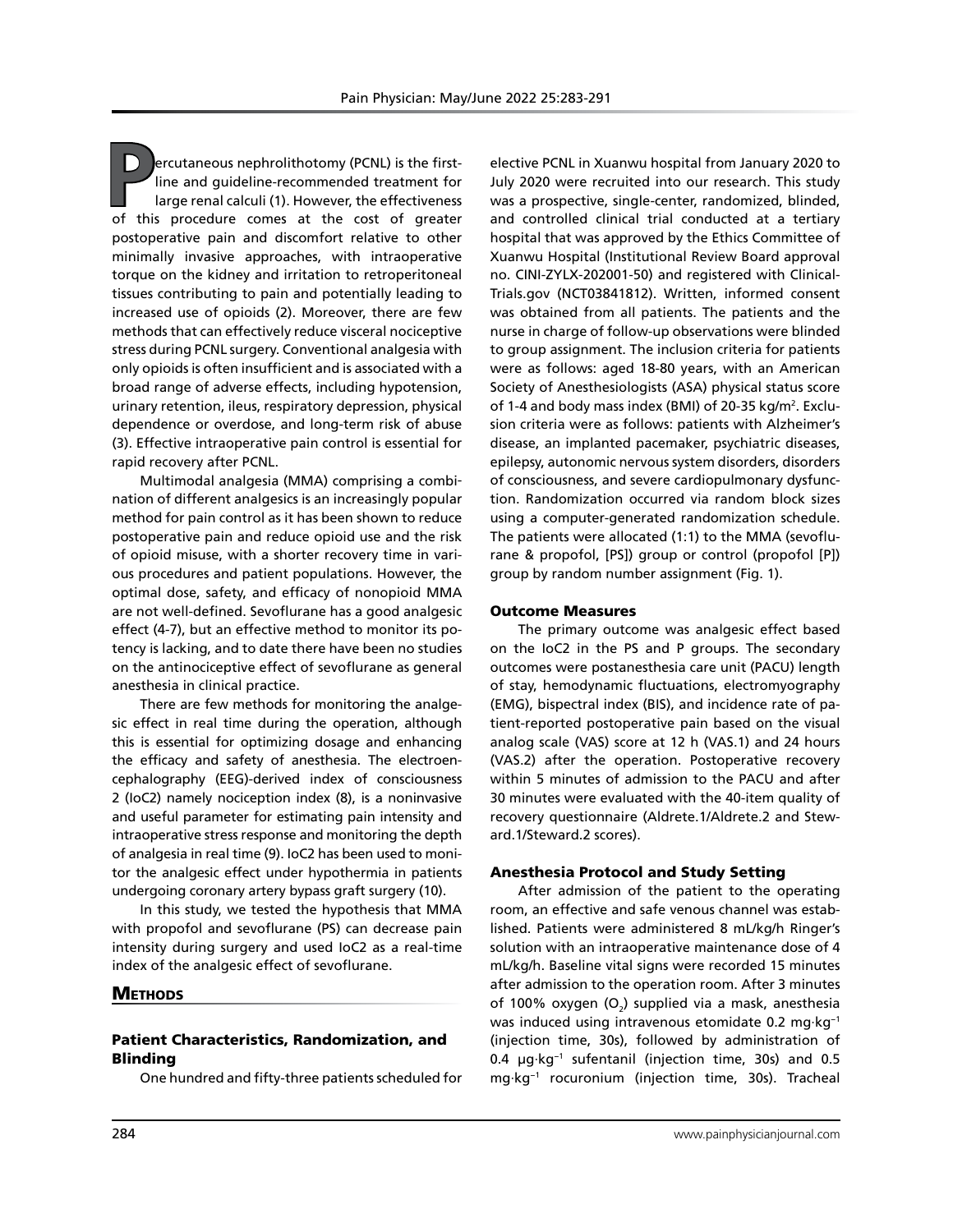

intubation was performed for mechanical ventilation when satisfactory muscle relaxation was achieved (after about 3 minutes). The patient was connected to an anesthesia machine (S5 Advance Datex Ohmeda; Soma Technology, Bloomfield, CT, USA) with a tidal volume of 6 mL·kg−1, respiratory rate of 12 breaths/min, inspiration to expiration ratio of 1:2, end-tidal carbon dioxide (CO<sub>2</sub>) pressure 35-40 mmHg, and 8 L/min fresh gas flow of 60%  $\mathsf{O}_2$ . Anesthesia was maintained with a standard general anesthesia protocol, during which 0.3 µg/kg/h remifentanil was administered by continuous infusion. After anesthesia induction, patients were randomly assigned to the 2 groups; the P group received a continuous infusion of 5 mg/kg/h propofol, and the PS group received 2.5 mg/kg/h propofol for 30 minutes after anesthesia induction by inhalation of 1% sevoflurane. In order to prevent fulminant inhibition

and the effect of anesthesia induction on anesthesia maintenance, 1% sevoflurane was added after 30 minutes of induction anesthesia. The end-tidal sevoflurane concentration was maintained at 1.0 vol%. Anesthesia was maintained using a semiclosed circuit anesthesia machine (Datex-Ohmeda, Madison, WI, USA) with an end-tidal concentration model and cassette vaporizer (Aladin2; GE Healthcare, Little Chalfont, UK), with a fraction of inspired O $_{\textrm{\tiny{2}}}$  maintained at 0.6. At the end of the operation, endotracheal intubation was removed, and the patient was transferred to the PACU.

## Intraoperative Monitoring and Recording

For all patients, there was routine monitoring of invasive blood pressure and pulse pressure variation after connecting the artery catheter to a precalibrated fluid-filled pressure transducer (DELTRAN Ⅱ Disposable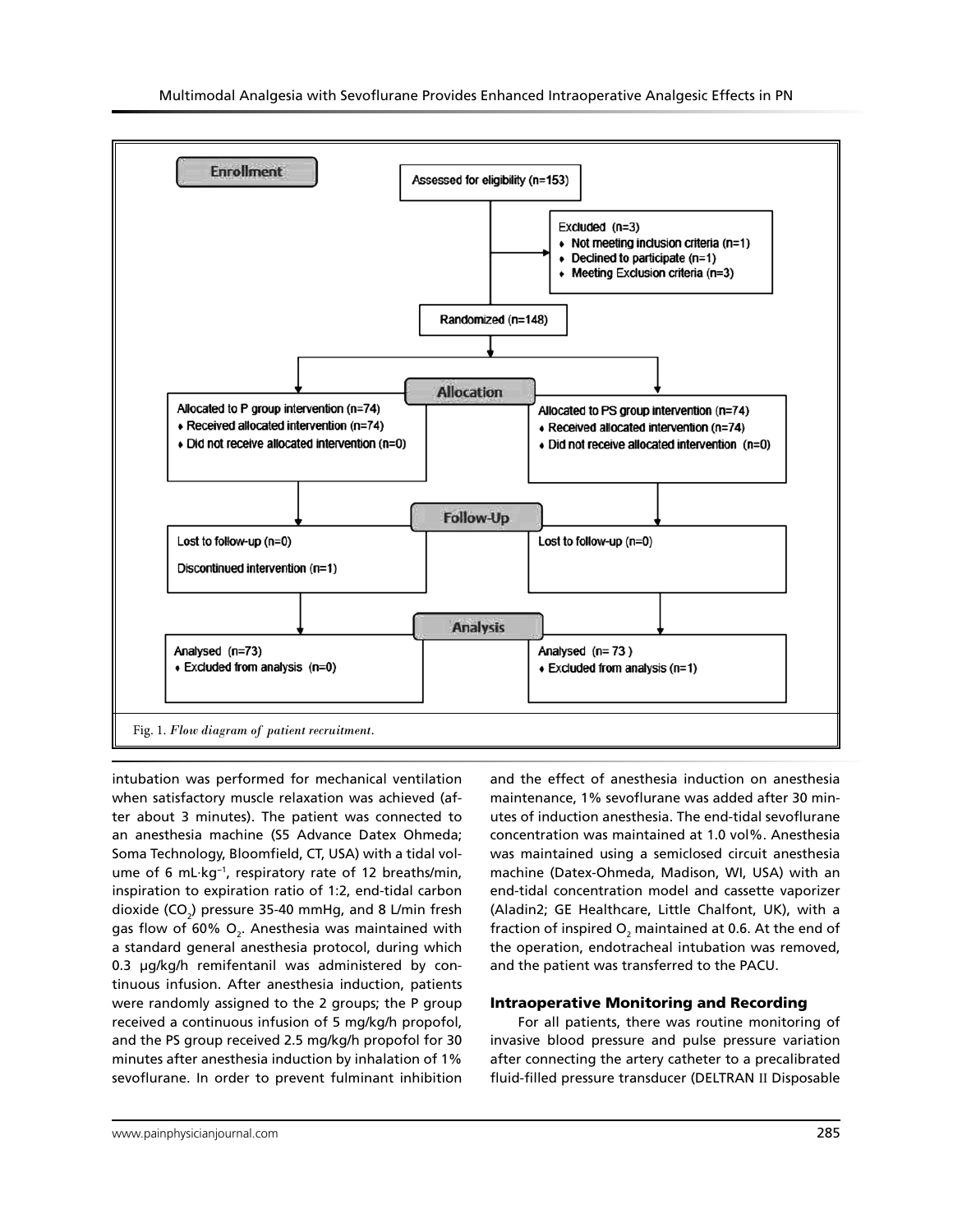Pressure Transducer System, 3 CC/HR flow rate; Utah Medical Products, West Midvale, UT, USA). Electrocardiography, heart rate (HR), and peripheral  $\mathsf{O}_2$  saturation  $(SpO<sub>2</sub>)$  were monitored with a blood pressure monitoring system (M8007A; Philips Medizin Systeme Boeblingen GmbH, Boeblingen, Germany). The partial pressure of end-tidal (PET)CO $_{\tiny 2}$  and end-tidal sevoflurane were also monitored during the operation. We recorded variations during the operation at 15 time points (T1- T15): 15 minutes after admission to the operating room (T1); after anesthesia induction (T2); immediately after tracheal intubation (T3); 5-30 minutes after anesthesia induction (at 5-minute intervals, T4-T8); immediately after sevoflurane administration (T9); and 5-30 minutes after sevoflurane administration (at 5-minute intervals; T10-T15). For all patients, systolic blood pressure (SBP), diastolic blood pressure (DBP), mean arterial pressure (MAP), HR, SpO $_{2'}$  and PETCO $_{2}$  were continuously recorded at these 15 time points. The data were stored on a hard drive for further analysis. BIS was continuously recorded with a BIS monitoring system (Medtronic, Minneapolis, MN, USA) (17) that combines different spectral features of EEG-derived activity to monitor the depth of sedation. Muscular activity as measured by EMG recording reflects muscular relaxation; the signal quality index (which reflects the presence of artifacts) and burst suppression rate (which reflects over-inhibition of brain function) were also recorded.

#### Evaluation of Intra-Operative IoC2

IoC2 is a dimensionless analgesia-related parameter with values ranging from 0 to 99 that is correlated with EEG spectral features and reflects the depth of analgesia, with values  $> 90$  and  $< 20$  indicating insufficient and excessive analgesia, respectively. The recommended range of IoC2 values during an operation is 30-80. Patients were connected to an IoC2 sensor with 2 forehead and 1 temporal probe. All monitoring data were simultaneously collected using a multiparameter anesthesia monitoring system (Angel-6000D; Shenzhen Weihaokang Medical Technology Co, Shenzhen, China).

#### Statistical Analysis

Data are presented as mean ± SD or as numbers and percentages. Categorical data were compared with the chi-squared test or Fisher's exact test where appropriate. The normality of distributions of numeric variables was tested with the Shapiro-Wilk test. Continuous data were compared with a 2-sided t-test and Wilcoxon rank-sum test. Parameters across different time points

were compared by 1-way analysis of variance (ANOVA) with post hoc Tukey's honestly significant difference correction for multiple comparisons. The Wilcoxon signed-rank test was also used to evaluate differences between paired data. Statistical analyses were performed using R v3.0.1 (http:/www.Rproject.org), and the level of statistical significance was set to *P* < 0.05.

### **RESULTS**

# Patient Characteristics and Baseline Hemodynamic Values

A total of 153 consecutive patients who underwent PCNL at our center were enrolled and 148 completed the study. Five patients were excluded (one refused participation, and one had BMI > 35; one had a history of epilepsy, and 2 had severe cardiopulmonary dysfunction). All patients recovered normally after the operation. There were no significant differences in age, gender, body weight, height, ASA physical status, and baseline clinical data between the 2 groups (Table 1). There were also no differences in operative time and anesthesia time between groups.

#### Power Analysis

The trial was conducted and reported according to the Consolidated Standards of Reporting Trials 2010 statement. We used G\*Power software for power analysis. We assumed a small effect size with partial  $\eta^2$ set to 0.02. Based on the sample size used in this study, our power analysis indicated that we had at least 95% power to perform the repeated-measures ANOVA. In the functional analysis, the expected effect value H was the most difficult parameter to determine. According to the Cohen effect benchmark proposed in 1988, we divided the statistical test into an effect value range of 0.2-0.9. The pwr.2p2b.test function in R package PWR was used to test the efficiency (Fig. 2). When the sample size was N1 (P group)= 73 and N2 (PS group)= 73, significance level was 0.05, and the test was 2-tailed, the effect value was  $H = 0.5$ , and test efficiency power was 0.841; when h was 0.8, the power was 0.997.

## Fluctuations in IoC2

IoC2 did not differ between the PS and P groups from T1 to T9 (Fig. 3). IoC2 was significantly lower in the PS group than in the P group at T10-T15 after 1% sevoflurane administration (T10:  $3.94 \pm 13.20$  vs 49.01 ± 8.33, *P* < 0.001; T11: 76.51 ± 12.01 vs 45.16 ± 7.90, *P* < 0.001; T12: 76.25 ± 11.58 vs 44.51 ± 9.14, *P* < 0.001;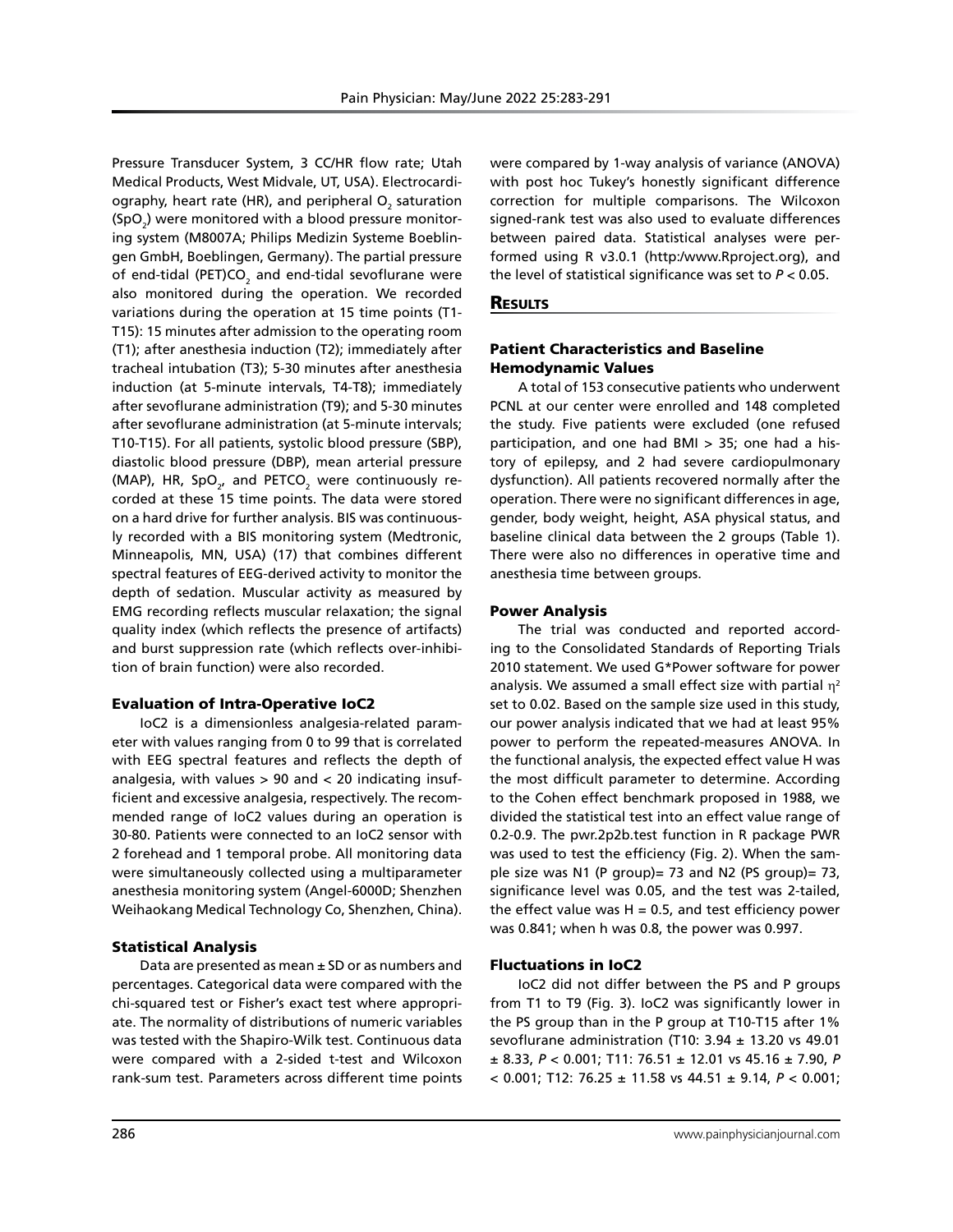T13: 76.58 ± 11.46 vs 44.33 ± 8.63, *P* < 0.001; T14: 77.35 ± 10.36 vs 43.48 ± 8.80, *P* < 0.001; T15: 77.70 ± 11.75 vs 43.29 ± 8.17, *P* < 0.001) (Fig. 3), indicating that the PS group experienced a lower intensity of pain at these time points.

# Variations in BIS and EMG Values and Intraoperative Hemodynamic Fluctuations

BIS was significantly lower in the PS group at T12, T13, T14, and T15 compared to the P group (T12: 58.42  $\pm$  14.19 vs 50.07  $\pm$  9.11; T13: 56.10  $\pm$  8.71 vs 50.69  $\pm$ 8.77; T14: 57.28 ± 9.08 vs 49.55 ± 8.12, *P* < 0.001; T15: 58.72 ± 10.87 vs 50.55 ± 6.79, *P* < 0.001) (Fig. 4). EMG values were similar between groups at all time points (Figs. 5,7). Intraoperative MAP, SBP, DBP, and HR did not differ between the PS and P groups (Figs. 6,7).

No serious adverse events were observed in either the PS or P group, with no differences in PACU time, postoperative nausea and vomiting incidence, and VAS scores between groups. PACU length of stay was significantly shorter in the PS group than in the P group (*P* = 0.04). VAS scores were similar between groups at postoperative 12 h (VAS.1; *P* = 0.65) and 24 h (VAS.2;  $P = 0.6$ ). There were also no differences in Aldrete.1 score (*P* not available) and Aldrete.2 (*P* = 0.76) between groups. The PS group had lower Steward.1 and Steward.2 scores before discharge from the PACU than the P group (*P* not available and *P* = 0.37, respectively) (Figs. 8, 9).

## Subgroup Analysis of Anesthesia-Related Indices

In both groups, BIS, DBP, EMG, and HR did not differ among across subgroups of age, ASA physical status score, BMI, and gender. However, IoC2 was significantly decreased after sevoflurane administration in all subgroups (Supplemental Fig 1).

## **Discussion**

In our study, MMA with propofol and sevoflurane significantly reduced IoC2 during PCNL, indicating decreased nociceptive activation and deep analgesic effect. Thus, the adjunctive use of sevoflurane is a good option for reducing nociception activation during surgery. This is the first study to evaluate the effect of sevoflurane as an intraoperative analgesic in a clinical setting. Adjunctive sevoflurane anesthesia was also associated with a lower risk of side effects than propofol used alone and effectively maintained anesthesia after induction (11). Sevoflurane has been increasingly

Table 1. *Demographic and clinical data for the study population.*

|                         | P group            | PS group           | t/ $\gamma^2$ | P    |
|-------------------------|--------------------|--------------------|---------------|------|
| Age, years              | $57.18 \pm 13.36$  | $55.16 \pm 13.69$  | 0.89          | 0.38 |
| Gender                  |                    |                    |               |      |
| Male                    | 43 (58.90%)        | 34 (46.58%)        | 2.55          | 0.11 |
| Female                  | 30 (41.10%)        | 39 (53.42%)        |               |      |
| Height, cm              | $166.42 \pm 7.29$  | $165.46 \pm 8.77$  | 0.70          | 0.49 |
| Weight, kg              | $70.56 + 12.24$    | $70.88 + 11.66$    | $-0.16$       | 0.87 |
| Operation<br>time, min  | $116.6 \pm 34.5$   | $118.09 \pm 40.1$  | $-0.24$       | 0.81 |
| Anesthesia<br>time, min | $164.88 \pm 45.83$ | $164.42 \pm 45.81$ | 0.059         | 0.95 |
| <b>ASA</b>              |                    |                    |               |      |
| I/II                    | 52 (71.23%)        | 54 (73.97%)        | 0.40          | 0.53 |
| III/IV                  | 21 (28.76%)        | 19 (26.03%)        |               |      |

Data are presented as mean  $\pm$  SD or n (%).

*P* < 0.05 was considered statistically significant.

ASA, American Society of Anesthesiologists; P, propofol; PS, propofol + sevoflurane.



recommended for MMA in various studies (12). Administration of end-tidal sevoflurane led to a significant decrease in IoC2 to the recommended range. An increasing number of studies have shown that opioids alone cannot completely inhibit the intraoperative stress response and do not exert the most potent analgesic effect. A higher IoC2 value represents a higher probability of pain and stress responses (13). We found that IoC2 gradually increased after anesthesia induction and remained at > 60 before sevoflurane addition, indicating that total intravenous anesthesia with even a high dose of opioid did not completely block nocicep-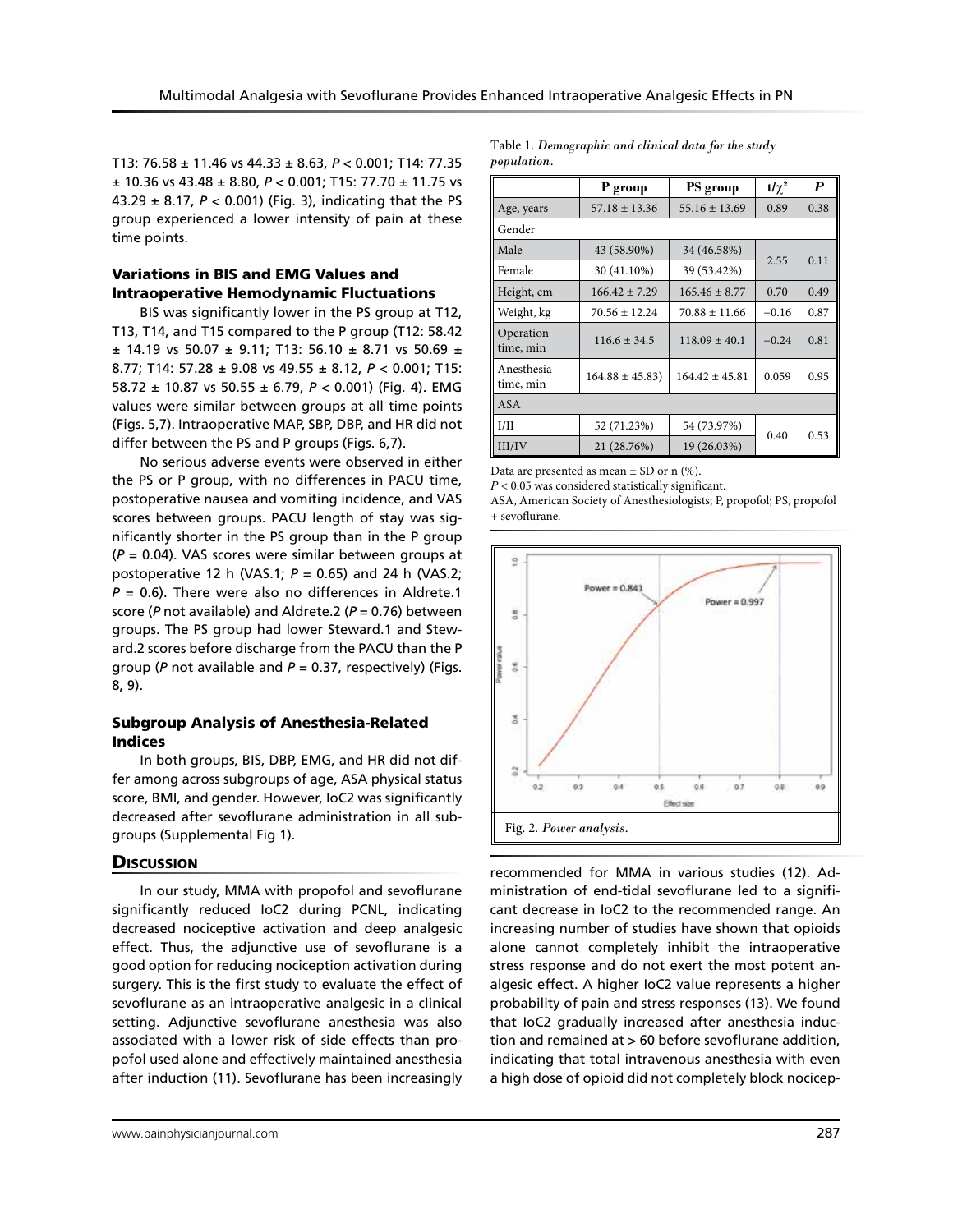



tion. This is supported by the finding that significantly higher opioid doses than those typically employed in clinical practice inhibited neuronal responses by just 41% (14). Thus, sevoflurane was a major factor contributing to a low IoC2 in our study.

The analgesic effect of sevoflurane has been observed under a variety of surgical conditions. Subanesthetic levels of sevoflurane in intrauterine perinatal asphyxia or administration of sevoflurane during labor may alleviate pain (4-7). There are 3 key mechanisms that could potentially explain the reduction in IoC2 after sevoflurane administration. Firstly, sevoflurane exerts an analgesic effect by acting on key receptors involved in analgesia that are different from opioid receptors, which could enhance the blockade of other nociception pathways. For example, sevoflurane targets glycine receptor (2,3), which is involved in neurotransmission in the spinal cord and brainstem; nicotinic acetylcholine receptors (15,1); and spinal γ-aminobutyric acid receptors associated with pain processing (16-18). Sevoflurane was shown to depress sensory neuronal responses mediated by glutamate receptors following noxious stimuli by modulating potassium channel conductance (19). Secondly, sevoflurane can exert an antinociceptive effect by suppressing inflammation (20-26). Thirdly, sevoflurane acts synergistically with other anesthetic agents (27,28). Opioid peptide receptors are involved in sevoflurane-induced suppression of spinal nociception (29). Moreover, sevoflurane but not propofol significantly reduced the H reflex amplitude (30). Thus, MMA with sevoflurane can effectively reduce pain.

Sevoflurane is known to induce hypnotic and analgesic effects (31,32). We observed no significant changes in BIS during most of the operation but major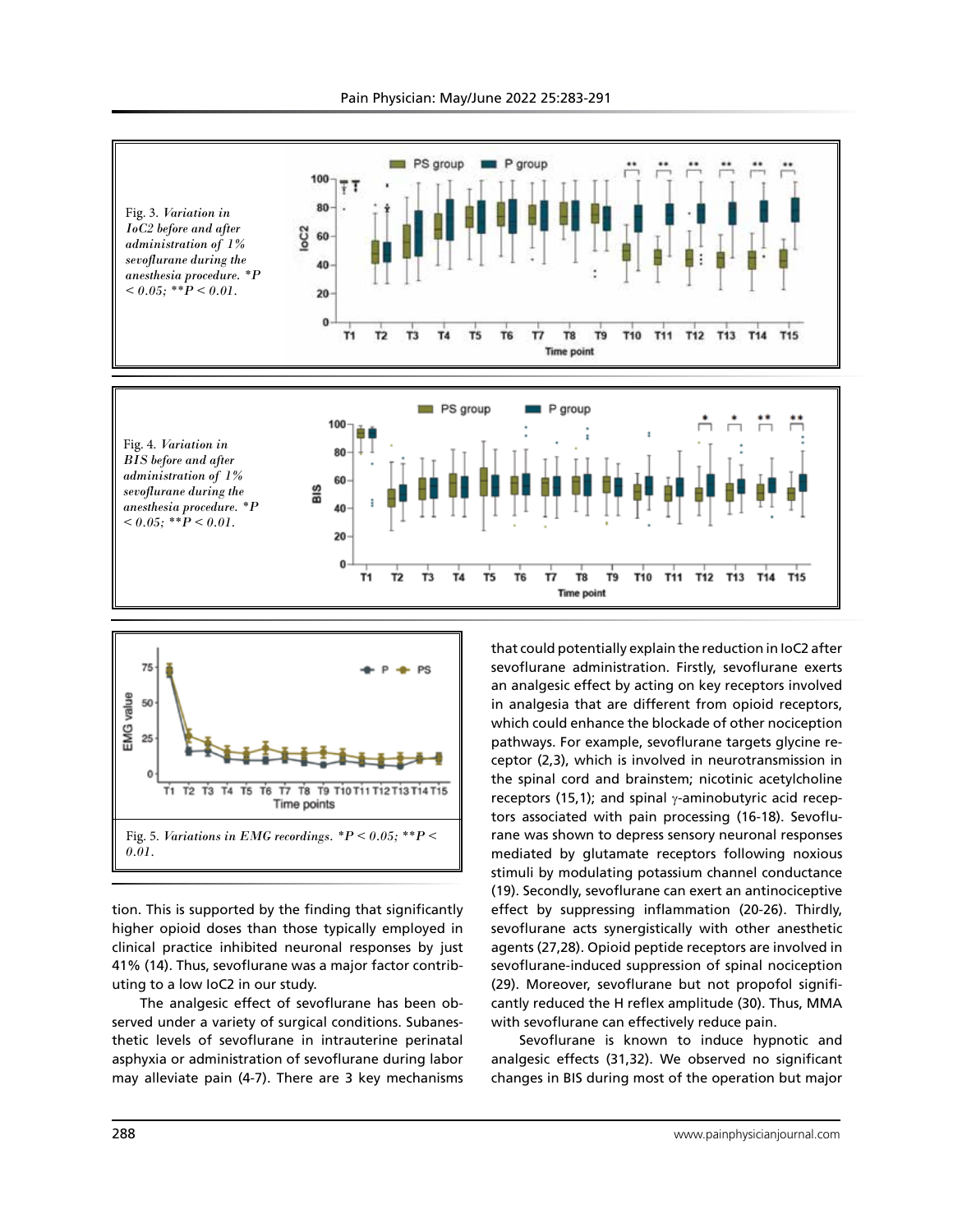

changes at the last 4 time points examined; although at both time points, the value remained within the recommended range for depth of sedation. Sedation and analgesia are 2 closely related effects of sevoflurane that are reflected by a decrease in relative IoC2. BIS as a measure of the sedative effect of sevoflurane showed a moderate decrease and did not vary greatly, unlike IoC2. The fluctuation of IoC2 values suggests that the analgesic effect of sevoflurane is more potent than its hypnotic effect.

SBP did not show notable fluctuations during the surgical procedure after anesthesia induction because of the application of vasoactive drugs. However, endtidal sevoflurane administration did not significantly reduce SBP. The same trend was observed for MAP, which did not increase after 1% sevoflurane administration, as well as HR, which did not fluctuate in response to sevoflurane or a noxious stimulus. Although hemodynamic parameters are important in anesthesia monitoring, they often lack predictive power or sensitivity to detect the antinociceptive effect of a drug. Neural pathways associated with nociception may be activated during deep levels of anesthesia even when clinical responses and fluctuations in hemodynamic parameters are abolished (33). This can explain why

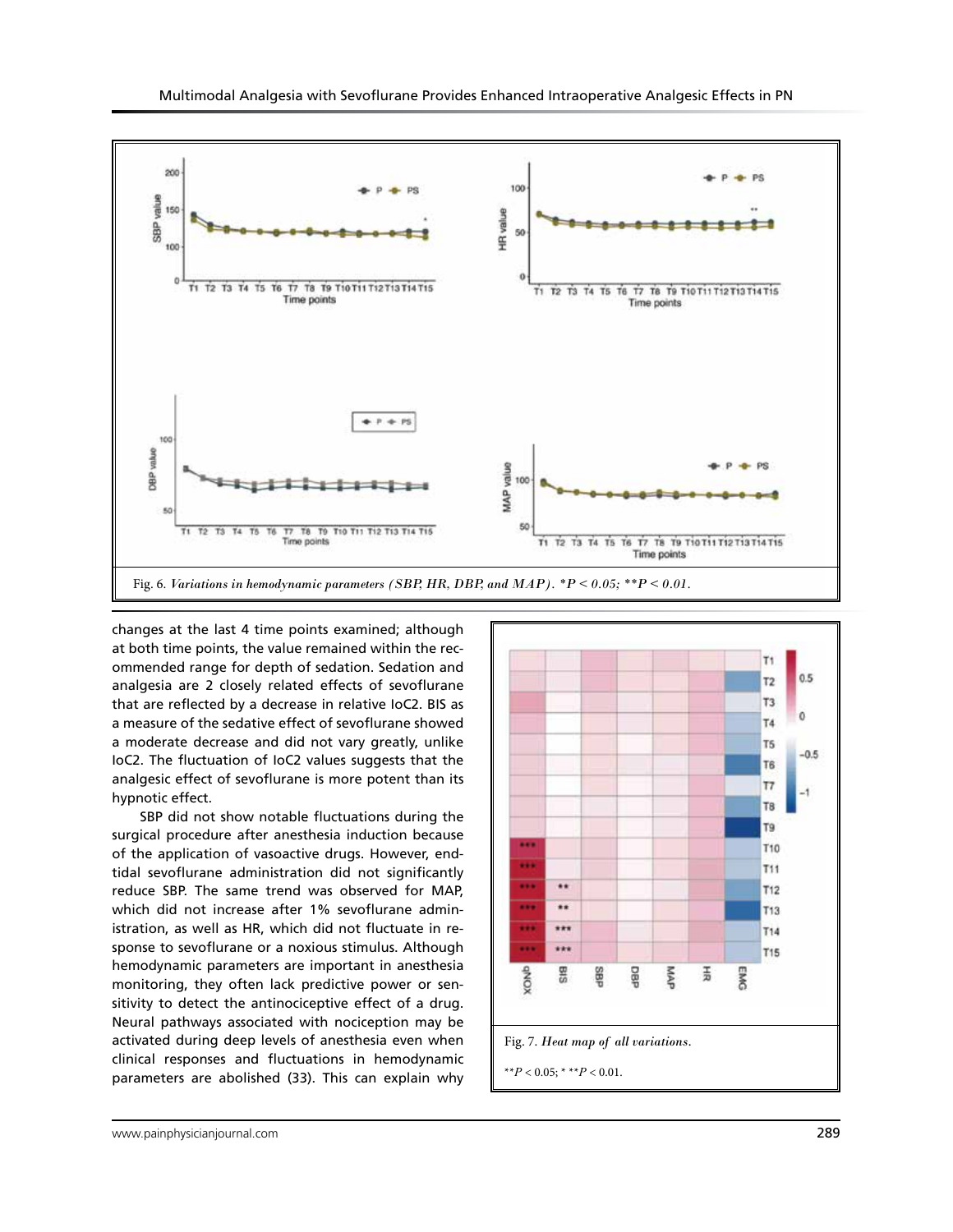



sevoflurane induces an antinociceptive effect with a larger impact on IoC2 but a smaller one on hemodynamic fluctuations. We were unable to observe changes in respiration when the mechanical ventilation settings during general anesthesia were fixed. Thus, the cardiorespiratory response was an indirect reflection of the stress response, with IoC2 correlated with stress parameters. Additionally, in our study BIS, DBP, EMG, and HR did not differ across subgroups, although IoC2 was significantly decreased by sevoflurane administration in all subgroups. This indicates that sevoflurane only affected IoC2 and the level of pain. This strong correlation between sevoflurane and IoC2 underscores the high analgesic efficacy of intravenous/inhalation MMA

with no effects on hemodynamics. Our results highlight the beneficial and synergistic effects of the inclusion of sevoflurane in intravenous anesthesia protocols with propofol. Taken together, the results of our study support our hypothesis that MMA with sevoflurane has a superior analgesic effect—as measured by IoC2—to propofol alone in patients undergoing PCNL, resulting in a better outcome with no complications and stable hemodynamics.

## Limitations

There were some limitations to this study. There were no long-term data on patient outcomes. In a future study, we plan to follow up patients for 3 months after the operation to evaluate the long-term benefits of MMA with sevoflurane. Additionally, comparing the risk/benefit profile of sevoflurane to that of other general anesthetics will guide its rational and optimal use.

#### **CONCLUSIONS**

MMA with sevoflurane diminished pain intensity by providing deeper analgesia and accelerated postoperative recovery without adverse effects and is thus a safe and effective option for intraoperative analgesia of patients undergoing PCNL.

Availability of data and materials: The raw data for this study are available upon reasonable request to the corresponding author.

**Supplemental material available at painphysicianjournal.com**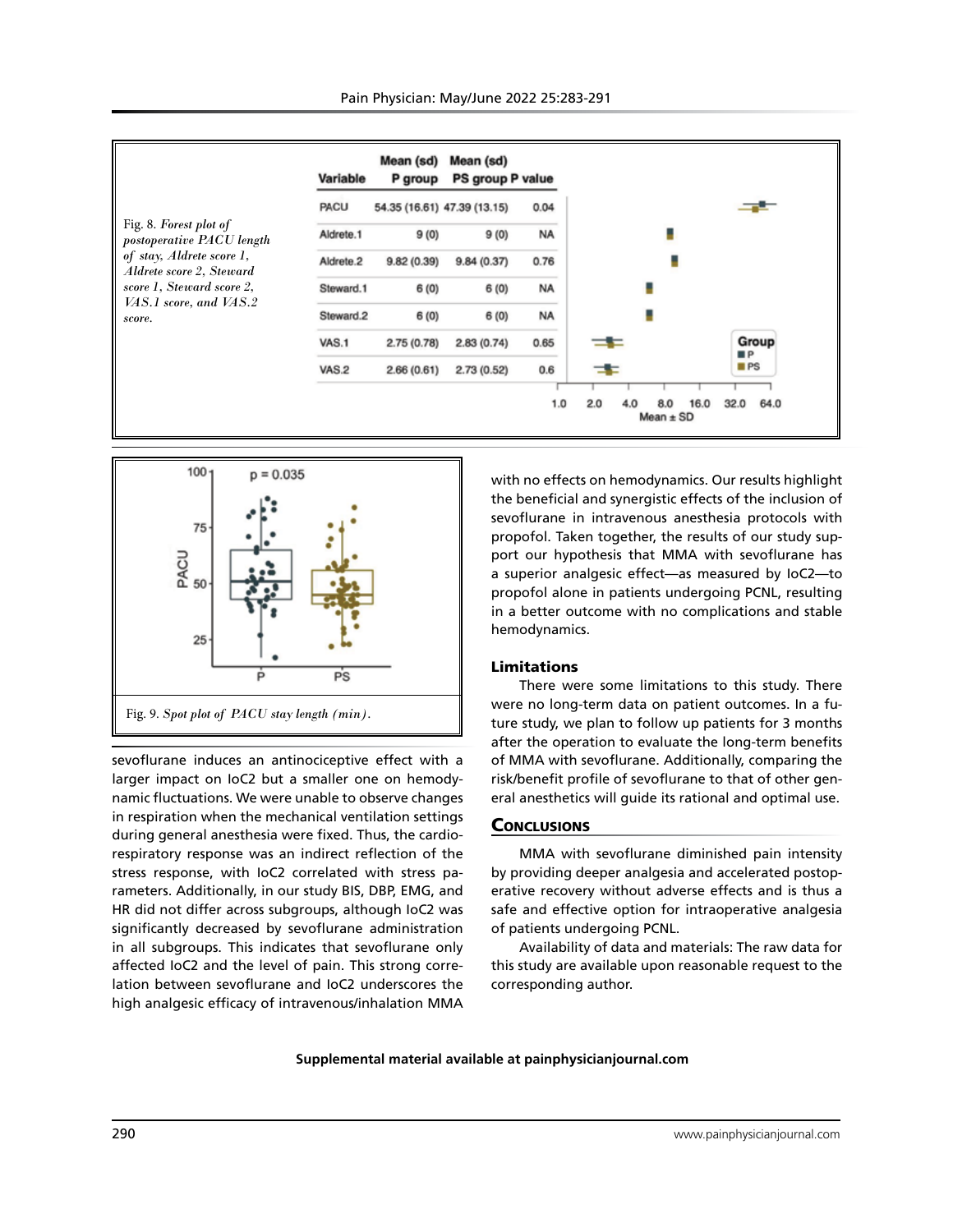# **REFERENCES**

- Violet JM, Downie DL, Nakisa RC, Lieb WR, Franks NP. Differential sensitivities of mammalian neuronal and muscle nicotinic acetylcholine receptors to general anesthetics. *Anesthesiology* 1997; 86:866-874.
- 2. Eckle VS, Hauser S, Drexler B, Antkowiak B, Grasshoff C. Opposing actions of sevoflurane on GABAergic and glycinergic synaptic inhibition in the spinal ventral horn. *PLoS One* 2013; 8:e60286.
- 3. Kira T, Harata N, Sakata T, Akaike N. Kinetics of sevoflurane action on GABAand glycine-induced currents in acutely dissociated rat hippocampal neurons. *Neuroscience* 1998; 85:383-394.
- Yan C, Ti-Jun D, Xin L, et al. 5-HT1A receptors mediate analgesia induced by emulsified sevoflurane in thermal nociception but have little effect on chemical nociception. *Pharmacology* 2017; 100:25-30.
- 5. Toscano A, Pancaro C, Giovannoni S, et al. Sevoflurane analgesia in obstetrics: A pilot study. *Int J Obstet Anesth* 2003; 12:79-82.
- 6. Yeo ST, Holdcroft A, Yentis SM, Stewart A, Bassett P. Analgesia with sevoflurane during labour: ii. Sevoflurane compared with Entonox for labour analgesia. *Br J Anaesth* 2007; 98:110-115.
- Yeo ST, Holdcroft A, Yentis SM, Stewart A. Analgesia with sevoflurane during labour: i. Determination of the optimum concentration. *Br J Anaesth* 2007; 98:105-109.
- Jensen EW, Valencia JF, López A, et al. Monitoring hypnotic effect and nociception with two EEG-derived indices, qCON and qNOX, during general anaesthesia. *Acta Anaesthesiol Scand* 2014; 58:933-941.
- 9. Meijer FS, Martini CH, Broens S, et al. Nociception-guided versus standard care during remifentanil-propofol anesthesia: A randomized controlled trial. *Anesthesiology* 2019; 130:745-755.
- 10. Wang X, Zhang J, Feng K, et al. The effect of hypothermia during cardiopulmonary bypass on three electro-encephalographic indices assessing analgesia and hypnosis during anesthesia: Consciousness index, nociception index, and bispectral index. *Perfusion* 2020; 35:154-162.
- 11. Gupta Y, Kriplani TC, Priya V. Comparative evaluation of sevoflurane, propofol, and combination of sevoflurane and propofol on insertion characteristics of reusable classic laryngeal mask airway. *Anesth*

*Essays Res* 2018; 12:386-391.

- 12. Aliev VA, Bashankaev BN, Loria IZ, et<br>al. Bezopioidnaia mul'timodal'naia al. Bezopioidnaia mul'timodal'naia anesteziia v khirurgicheskom lechenii kolorektal'nogo raka [Non-opioid multimodal anesthesia in the surgical treatment of colorectal cancer]. *Khirurgiia (Mosk)* 2019;8:54-59.
- 13. Wu G, Zhang L, Wang X, Yu A, Zhang Z, Yu J. Effects of indexes of consciousness (IoC1 and IoC2) monitoring on remifentanil dosage in modified radical mastectomy: A randomized trial. *Trials* 2016; 17:167.
- 14. Harris RS, Lazar O, Johansen JW, Sebel PS. Interaction of propofol and sevoflurane on loss of consciousness and movement to skin incision during general anesthesia. *Anesthesiology* 2006; 104:1170-1175.
- 15. Yamashita M, Mori T, Nagata K, Yeh JZ, Narahashi T. Isoflurane modulation of neuronal nicotinic acetylcholine receptors expressed in human embryonic kidney cells. *Anesthesiology* 2005; 102:76-84.
- 16. Bannon AW, Decker MW, Holladay MW, et al. Broad-spectrum, non-opioid analgesic activity by selective modulation of neuronal nicotinic acetylcholine receptors. *Science* 1998; 279:77-81.
- 17. Zhang J, Xiao YD, Jordan KG, et al. Analgesic effects mediated by neuronal nicotinic acetylcholine receptor agonists: Correlation with desensitization of α4β2\* receptors. Eur J Pharm Sci 2012; 47:813-823.
- 18. Brosnan RJ, Thiesen R. Increased NMDA receptor inhibition at an increased sevoflurane MAC. *BMC Anesthesiol* 2012; 12:9.
- 19. Wang Y, Wu J, Lin Q, Nauta H, Yue Y, Fang L. Effects of general anesthetics on visceral pain transmission in the spinal cord. *Mol Pain* 2008; 4:50.
- 20. Potočnik I, Novak Janković V, Šostarič M, et al. Antiinflammatory effect of sevoflurane in open lung surgery with one-lung ventilation. *Croat Med J* 2014; 55:628-637.
- 21. Kawamura T, Kadosaki M, Nara N, et al. Effects of sevoflurane on cytokine balance in patients undergoing coronary artery bypass graft surgery. *J Cardiothorac Vasc Anesth* 2006; 20:503-508.
- 22. Nader ND, Karamanoukian HL, Reedy RL, Salehpour F, Knight PR. Inclusion of sevoflurane in cardioplegia reduces neutrophil activity during cardiopulmonary bypass. *J Cardiothorac*

*Vasc Anesth* 2006; 20:57-62.

- 23. Grover S, Wilkinson DJ. Sevoflurane and analgesia. *Br J Anaesth* 2007; 98:691-692.
- 24. Garutti I, Gonzalez-Moraga F, Sanchez-Pedrosa G, et al. [The effect of anesthetic preconditioning with sevoflurane on intracellular signal-transduction pathways and apoptosis, in a lung auto transplant experimental model]. *Braz J Anestesiol* 2019; 69:48-57.
- 25. Lee YM, Song BC, Yeum KJ. Impact of volatile anesthetics on oxidative stress and inflammation. *Biomed Res Int* 2015; 2015:242709.
- 26. de la Gala F, Piñeiro P, Reyes A, et al. Postoperative pulmonary complications, pulmonary and systemic inflammatory responses after lung resection surgery with prolonged one-lung ventilation. Randomized controlled trial comparing intravenous and inhalational anaesthesia. *Br J Anaesth* 2017; 119:655-663.
- 27. Harris RS, Lazar O, Johansen JW, Sebel PS. Interaction of propofol and sevoflurane on loss of consciousness and movement to skin incision during general anesthesia. *Anesthesiology* 2006; 104:1170-1175.
- 28. Hendrickx JF, Eger EI 2nd, Sonner JM, Shafer SL. Is synergy the rule? A review of anesthetic interactions producing hypnosis and immobility. *Anesth Analg* 2008; 107:494-506.
- 29. Wang YW, Deng XM, You XM, Liu SX, Zhao ZQ. Involvement of GABA and opioid peptide receptors in sevofluraneinduced antinociception in rat spinal cord. *Acta Pharmacol Sin*. 2005; 26:1045-1048.
- 30. Baars JH, Mager R, Dankert K, Hackbarth M, von Dincklage F, Rehberg B. Effects of sevoflurane and propofol on the nociceptive withdrawal reflex and on the H reflex. *Anesthesiology* 2009; 111:72-81.
- 31. Jenkins A, Franks NP, Lieb WR. Effects of temperature and volatile anesthetics on GABA (A) receptors. *Anesthesiology* 1999; 90:484-491.
- 32. Krasowski MD, Harrison NL. The actions of ether, alcohol and alkane general anaesthetics on GABAA and glycine receptors and the effects of TM2 and TM3 mutations. *Br J Pharmacol*. 2000; 129:731-743.
- 33. Lichtner G, Auksztulewicz R, Velten H, Mavrodis D, Scheel M, Blankenburg F, von Dincklage F. Nociceptive activation in spinal cord and brain persists during deep general anaesthesia. *Br J Anaesth* 2018; 121:291-302.